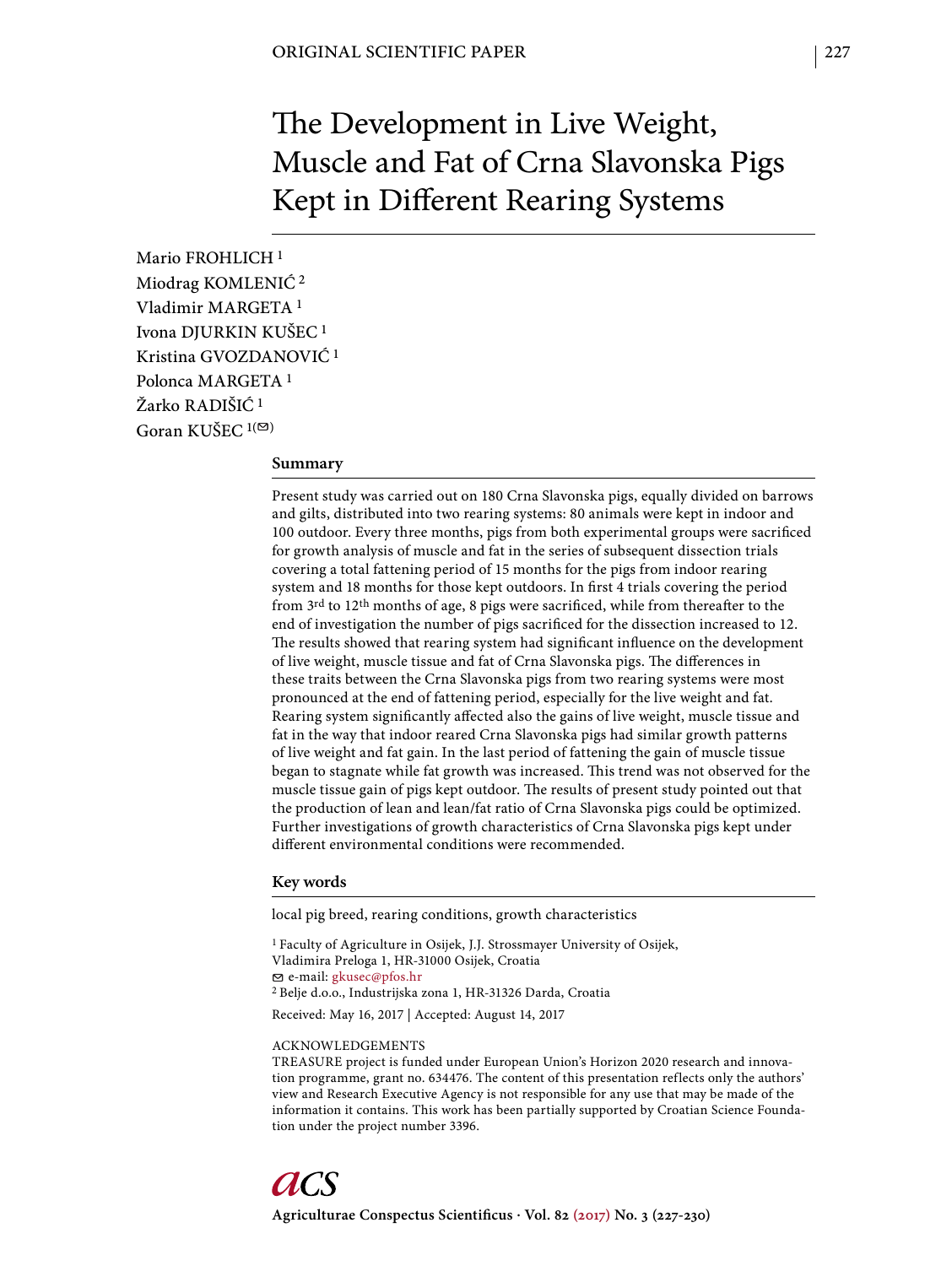### **Introduction**

Crna Slavonska pig is autochthonous Croatian pig breed developed by planned crossing of Mangalitza, Berkshire and Poland China breeds. Results obtained by several researches (Uremović et. al., 2000; Senčić et. al., 2005) indicate that the Crna Slavonska pig is a low productive, combined (lean/fat) breed characterized by robust immunity, pigmented skin and ability to consume great quantity of voluminous food. Usually, Crna Slavonska pigs are traditionally reared outdoor due to their biological prerequisites that allow excellent adjustment to the local climatic conditions (Karolyi et al., 2007). The outdoor rearing of Crna slavonska pigs represents low input production system that is rather cost effective since these pigs do not need expensive accommodation facilities and their food requests are modest (Margeta et al., 2016).

Nevertheless, other rearing systems are also applied. For example, the rearing of Crna Slavonska pigs on deep litter represents a suitable system with reduced production costs compared to modern farming systems, but still allowing the pigs to express full genetic potential of growth (Butko et al., 2007; Margeta et al., 2013).

The aim of the present study was to determine the differences between Crna Slavonska kept in two different rearing systems (indoor and outdoor) in the growth patterns of live weights, muscle tissue and fat.

### **Material and methods**

The experiment was carried out on 180 Crna Slavonska (CS) pigs. The animals were distributed into two rearing systems. A total of 80 pigs (40 gilts + 40 barrows) were kept indoor (deep litter) and 100 pigs (50 gilts + 50 barrows) were reared in the outdoor system. Surface of the barn for indoor pigs was 240  $m<sup>2</sup>$ , which allowed 3 m<sup>2</sup>/pig of available floor space. During the indoor experiment, 1.5 kg of straw-bedding per pig was added daily. The outdoor group of pigs was reared on the pasture allowing 300 m2 space per pig with 80 m2 of canopy, which pigs could use as a shelter from uncomfortable climate conditions. Basic diet for both groups was alfalfa *ad libitum* with the additional 2 kg of the whole grains per pig/day. Composition of additional diet was 50% corn, 25% barley, 10% triticale, and 15% extruded soybeans. Feed consumption of the indoor pigs was monitored on the pen basis. Starting at the age of three months, pigs from both experimental groups were sacrificed for the analysis of muscle and fat growth in the series of subsequent dissection

| Table 1. Timetable of dissection trials carried out on the |  |  |  |
|------------------------------------------------------------|--|--|--|
| investigated group of pigs                                 |  |  |  |

| Age      | Average live weight (kg) |         | Number of dissected |  |  |  |
|----------|--------------------------|---------|---------------------|--|--|--|
| (months) | Indoor                   | Outdoor | carcasses $(N)$     |  |  |  |
|          | 21.83                    | 22.17   | 8                   |  |  |  |
| 6        | 38.83                    | 29.00   | 8                   |  |  |  |
| 9        | 93.67                    | 46.17   | 8                   |  |  |  |
| 12       | 146.83                   | 66.33   | 8                   |  |  |  |
| 15       | 218.50                   | 89.67   | 12                  |  |  |  |
| 18       |                          | 120.50  | 12                  |  |  |  |

trials, covering a total fattening period of 15 months in the case of CS pigs from indoor rearing system and 18 months for those kept outdoors as presented in table 1.

In each dissection trial, the right side of pig carcasses was fully dissected according to the "Kulmbach reference method" as described by Branscheid et al. (1990). The data obtained in present study were analysed by Student's t-test using Dell Statistica v. 12 software (Dell Inc., 2015), while graphical presentation of the data was performed using Microsoft Excel program (Microsoft, 2013).

# **Results and discussion**

## **General growth patterns**

Figure 1 shows the development of live weight, muscle tissue and fat in Crna Slavonska (CS) pigs kept in two different rearing systems. From the presented results, it can be observed that at the early age (3 months), investigated pigs were quite similar regarding the investigated traits, but afterwards their growth patterns started to exhibit different trends. Student's t-test revealed significant differences ( $p$ <0.001) between the investigated traits in all dissection trials with the exception of the first one, performed when pigs were at the age of 3 months. The most pronounced difference between the CS pigs from two rearing systems was observed in the live weight at the age of 15 months  $(128.83 \text{ kg})$ ; at the same time, the difference in the amount of fat tissue was also large (75.39 kg).



Figure 1. Growth pattern of live weight, muscle and fatty tissue of Crna Slavonska pigs reared indoor (left) and outdoor (right)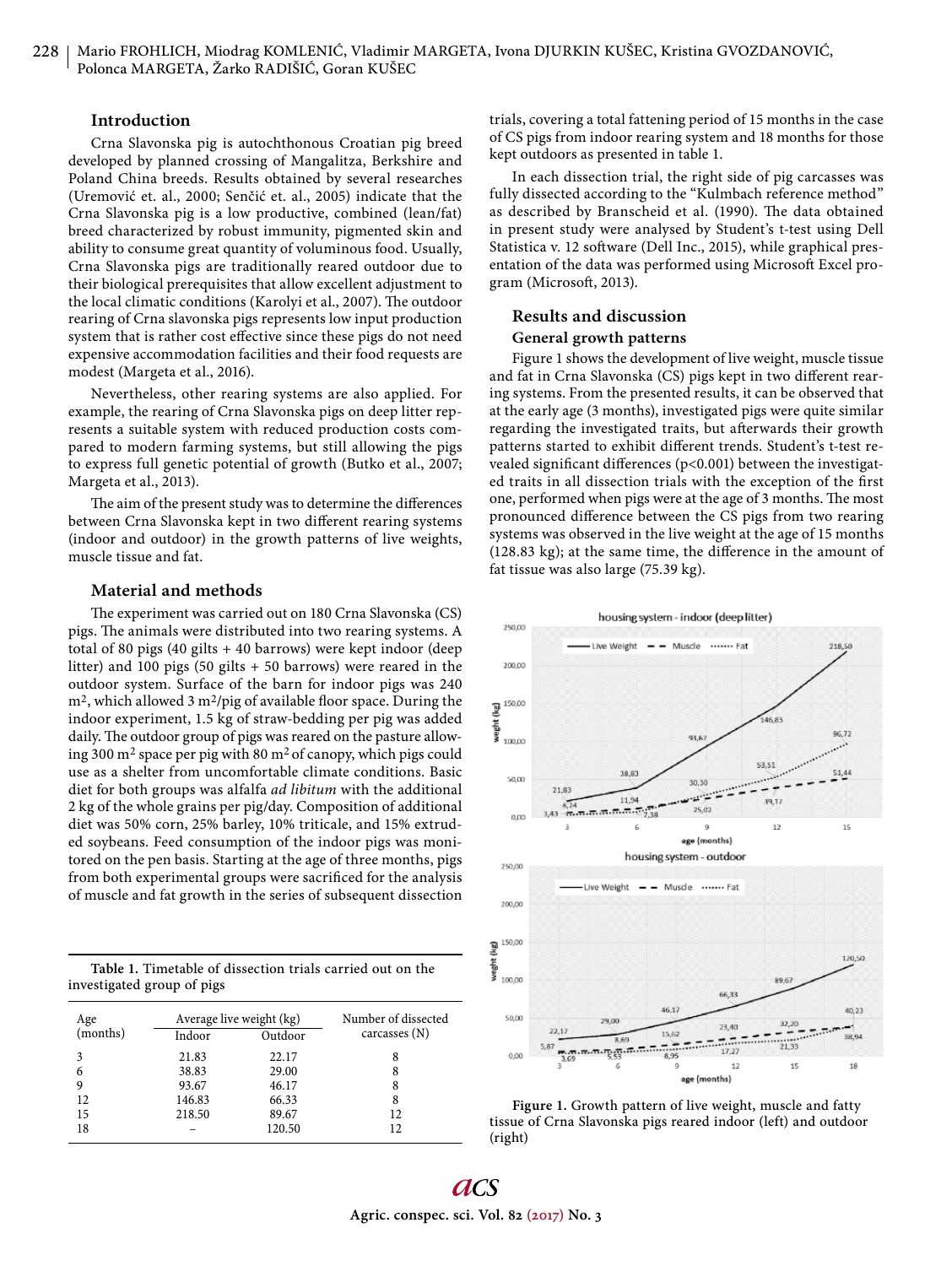It is known that CS pigs are characterized by high percentage of fat tissue and low percentage of lean as shown by Butko et al. (2007) and Karoly et al. (2007). Similar carcass characteristics can also be found in the other traditional pig breeds, such as Italian Cinta Senese or Alentejano form Portugal (Pugliese et al., 2003; Freitas et al., 2007). Although results of the present study generally confirm these findings, results presented in Figure 1 show that lean/fat ratio can be significantly improved when the pigs are kept outdoors until 15th months of age, because at this point fat amount is still lower than the amount of muscle tissue; unfortunately, at rather low live weights. In addition, at the age of 15 months, CS pigs from indoor rearing system produced significantly more muscle tissue than CS pigs reared outdoor, indicating that capacity of muscle growth could be better utilised. According to Vincek et al. (2013), the significant accumulation of fat tissue in commercial breeds starts at higher live weights that are not economically important for meat industry. However, in the production of traditional pork products higher live weight or age is very important as heavier/older pigs are characterized by more favourable meat quality traits (Lattore et al., 2003). Having this in mind, better utilization of muscle growth in pigs raised for production of traditional meat products would be welcomed.

### **Live weight, fat and muscle gain**

The developments of daily gains of investigated CS pigs regarding the live weight as well as the weights of muscle and fat are presented in Figure 2.

The differences in live weight, muscle and fat gain of CS pigs kept in two different rearing systems were statistically significant (p<0.001).

From Figure 2 it can be observed that CS pigs held in indoor rearing system had considerably higher live weight gain compared to those kept outdoor. In the period from 6<sup>th</sup> to 9<sup>th</sup> month of age, live weight gain of CS pigs kept indoors was increased by 420.37g, while in CS pigs kept outdoor live weight gain increased by only 114.81g during the same period. This makes more than 3-fold difference in favour of the indoor rearing system. However, it seems that after that period CS pigs from the indoor rearing system reached a certain plateau since in following three-month period no increase in live weight gain was observed; on the contrary, a slight decrease in live weight (-18.52g) was detected.

In the group of CS pigs kept outdoors, the increase of live weight gains during the entire fattening period was modest, but constant. Throughout the investigated fattening period, the average daily gain of CS pigs kept indoors was 546.30g and those kept outdoors was 183.33g. If CS pigs are compared to conventional pig breeds, these differences are even more pronounced as shown by Uremović et al., (2000). The authors compared production traits of CS with conventional pig breeds and observed that CS pigs had significantly lower daily gain  $(450 - 500g)$  than conventional pig breeds (658 – 927g).

The gain of muscle tissue of CS pigs kept indoors was increasing until  $12<sup>th</sup>$  month of age, after which it started to decrease during the last three months of fattening. This can be explained by the fact that pigs from indoor housing system does not have to move and use their body resources in search for food unlike the pigs reared outdoor. The muscle gain in these pigs was for



**Figure 2.** Live weight, fat and muscle daily gain of CS pigs from indoor and outdoor rearing system

that matter significantly lower. This pattern was also observed by Butko et al., (2007); the authors concluded that the housing system significantly influenced the carcass composition as well as the quality of meat and fat.

Fat gain pattern of CS pigs kept indoor was similar to the gain of live weight. These similarities are most obvious for the period between 9th and 12th months of age when both patterns showed stagnation in gains. More precisely, once the fat gain reached its peak in the first trimester, the period of stagnation occurred and lasted for the next three months. However, after the above-mentioned stagnation, the fat gain increases steeply, reaching its peak at 15<sup>th</sup> month of age. This similarity between